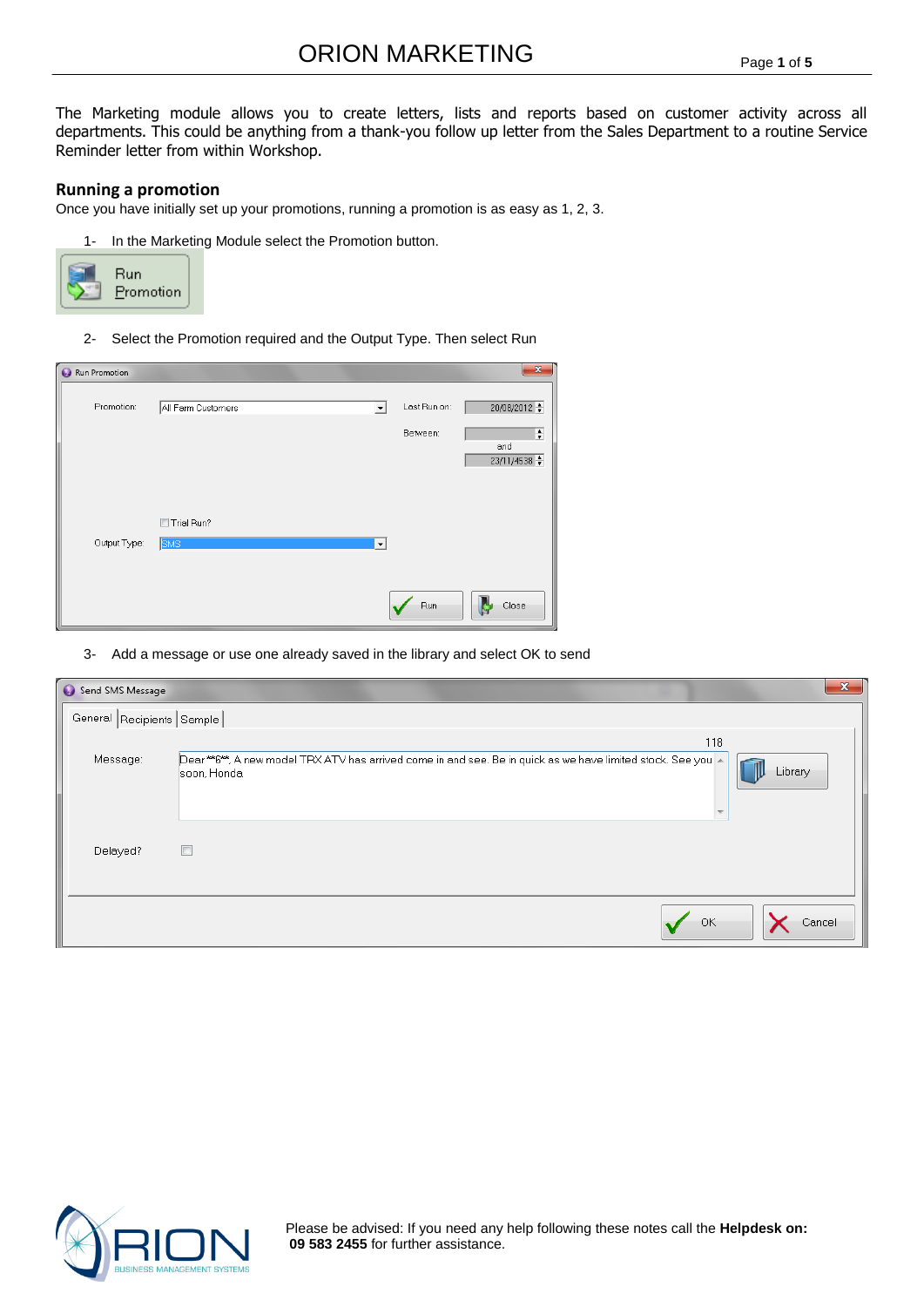### **Creating the Promotion**

Orion Marketing is based on running "Promotions". You can setup a promotion based on a range or parameters. To create new promotions within the Marketing Module select Maintenance > Promotions. This will open the Promotion Listing. Select Insert.

This will open the Promotion Maintenance screen shown below.

| Promotion Maintenance    | $\mathbf{x}$                                                                       |
|--------------------------|------------------------------------------------------------------------------------|
|                          | General Eilters   More Filters   Item Filters   Prospect Filters   Notes   History |
| Promotion Code:          | CUST-ALL                                                                           |
| Name:                    | All Customer                                                                       |
| Options                  |                                                                                    |
| Type:                    | All Customers<br>$\blacktriangledown$                                              |
| Output                   |                                                                                    |
| Template:<br>Style File: | $\cdots$<br>$\cdots$                                                               |
|                          | Print Afterwards                                                                   |
| Use Printer:             | $\ldots$                                                                           |
| Save Into Folder:        | $\cdots$                                                                           |
| Default Output:          | Browse List<br>$\blacktriangledown$                                                |
|                          |                                                                                    |
|                          |                                                                                    |
|                          | OK<br>Cancel                                                                       |

# **General**

- 1. Promotion Code: Keycode for this Promotion.
- 2. Name: Full description for this Promotion.
- 3. Type: Orion has several different promotion types for you to select from this drop-down list.
- 4. Days After Invoice/ Days Forward: Depending on the Type of Promotion you select you will get either of these two options, either Days after invoice is used for Sales Follow ups, or Days Forward is used for Service Reminders where the letter has to go out before the WOF expires.
- 5. Default Output: It is recommended that you select Browse List as your Default Output. This will allow you to view the recipients and remove them prior to sending out the promotion.

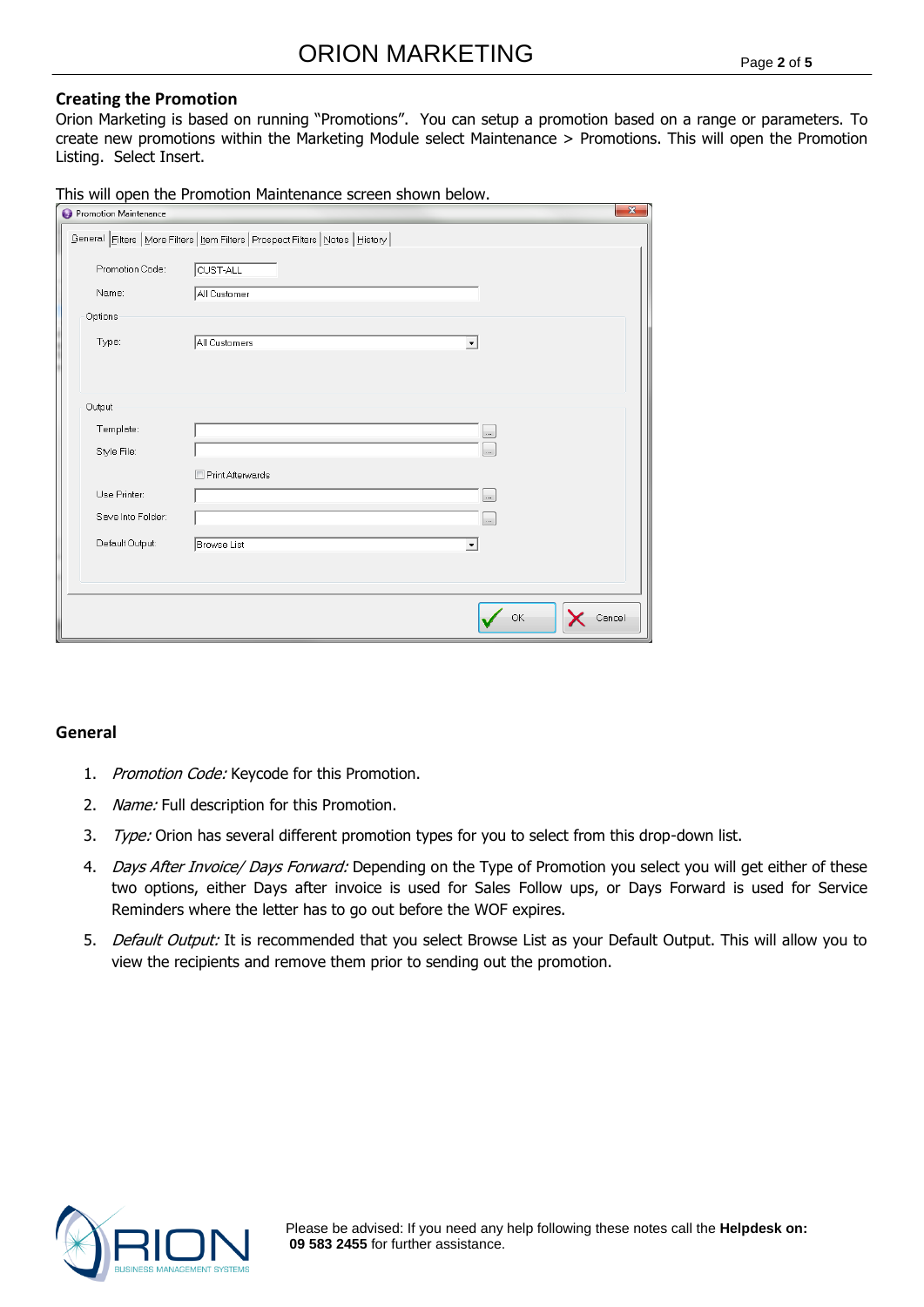#### Page **3** of **5**

# **Examples of Types**

| Options             |                                                                                                          |
|---------------------|----------------------------------------------------------------------------------------------------------|
| Type:               | Sales Invoice Followup<br>▼                                                                              |
| Days After Invoice: | Sales Invoice Followup<br>Workshop Invoice Followup<br>Parts Invoice Followup<br>Rental Invoice Followup |
| Output              | Item Followup<br>Customer Last Activity Followup                                                         |
| Template:           | Customer Creation Followup<br> Birthday Followup                                                         |
| Style File:         | All Customers<br>All Customers with Item.<br>Debtors Followup                                            |
|                     | Prospect Task Followup                                                                                   |
| Use Printer:        | All Prospects<br>Dealer Warranty Followup                                                                |
| Save Into Folder:   | Mechanical Warranty Followup<br>Manufacturer Warranty Followup                                           |

**Sales Invoice Followup:** Used to send thank you for purchase promos, can also use the "More Filters" to define the promo for a specific salesperson.

**Workshop Invoice Followup:** Can be used to send a promo to customers with a certain Make/Model that have had a workshop invoice in the last few weeks.

**Item Follow up:** Used to send follow up reminders

**Customer Last Activity Followup:** Can be used to generate a list of lapsed customers to either report on or send a promo.

**All Customers & All Customers with Item:** Used to create promos to all the customers but can also be used with the filters, More Filters and item filters to send to specific customer groups i.e. Farm 2 wheel customers, customers that own a TRX350 etc

**Prospect Task Followup and All Prospects:** Similar to the Customer type, used to create promos to all the Prospects.

# **Filters; More Filters; Item Filters; Prospect Filters Tabs**

| Promotion Maintenance                                                              |  |
|------------------------------------------------------------------------------------|--|
| General Eilters   More Filters   Item Filters   Prospect Filters   Notes   History |  |
| Filters                                                                            |  |

You are able to specify various different filters to narrow the selection so that you can be more specific in the customers / prospects you would like to target.

Filters: Where specific customer analysis groups can be selected.

More Filters: Where keywords (which are linked to customers/Prospects) can be selected to target certain groups.

Item Filters: Where specific Makes/Models are selected to target certain bike owners.

Prospect Filters: Where prospect referral source and industry can be selected to define a promotion.

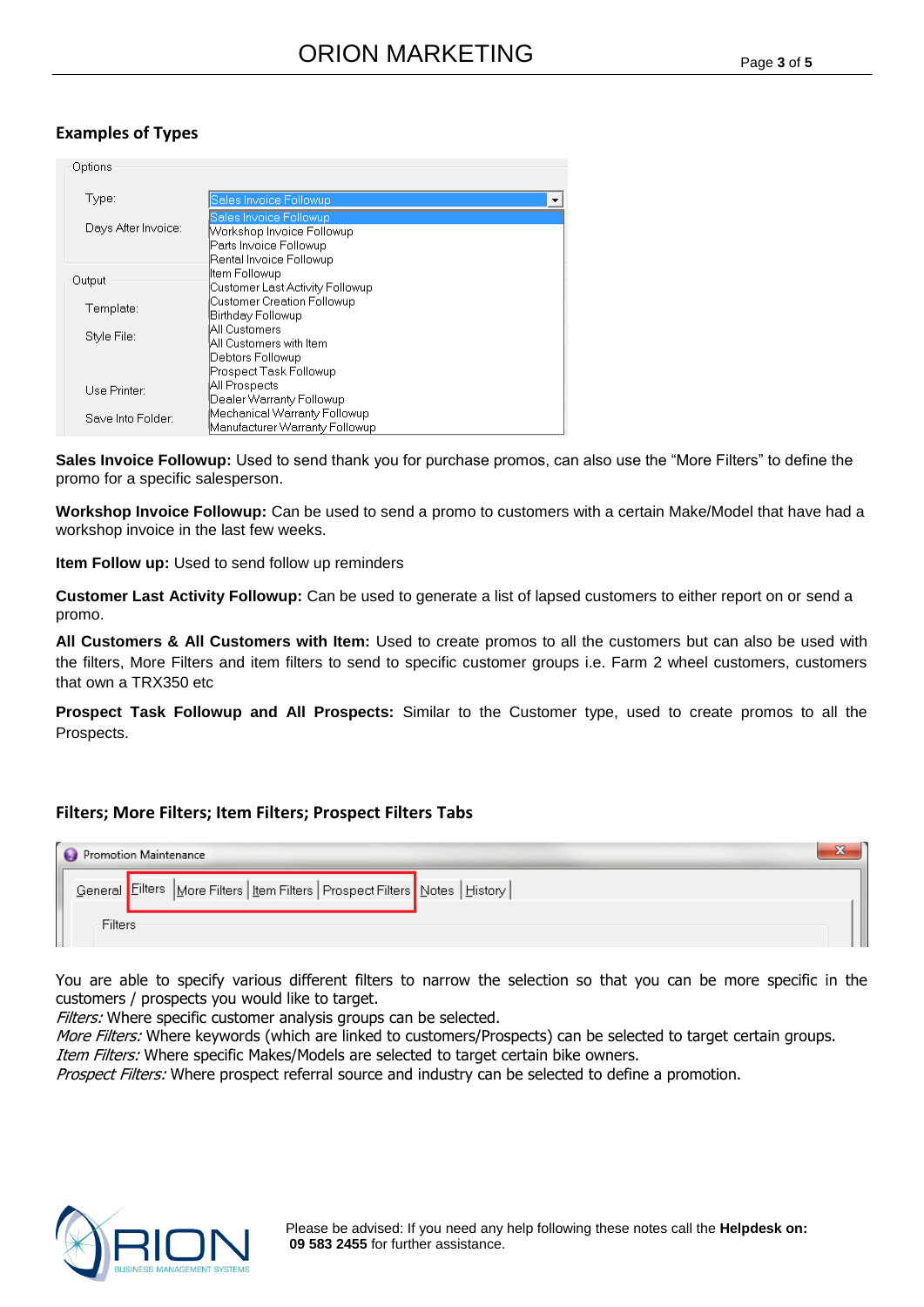#### **Keywords**

A special note can be made about keywords which can be used to select customers with special buying requirements, such as farm 4 wheel, or road. These are initially setup within the Marketing Module and are linked to a customer from within their Customer Maintenance screen.

Here are some examples of Keywords and how they could be applied. You could link a customer to the Keyword "farm wheel" if you know that they have an interest. You could then run a promotion to all buyers of quad bikes to inform them of a new Model that is available.

You could link a customer to the Keyword "road bikes", and then they could receive promotional material relating to a sale on new helmets that the Parts Department is running. Or using a combination of Keywords and Promotional Filters you could link a Customer to off road rec, then send all Sales Customers who have purchased a trail bike in the past six months a letter advising them that they will go in

| By Keyword<br>Keyword<br>Description<br>FARM2<br>2 Wheel Farm Bikes<br>FARM4<br>4x4 Farm Bikes<br><b>KIDS</b><br>Kids Bikes<br><b>OFFROAD</b><br>Off Road Bikes<br><b>ROAD</b><br>Road Bikes<br>b<br>Insert<br>Change<br>Delete<br>Search:<br>Close | $\overline{\mathbf{x}}$<br>Keyword Listing |  |  |  |
|-----------------------------------------------------------------------------------------------------------------------------------------------------------------------------------------------------------------------------------------------------|--------------------------------------------|--|--|--|
|                                                                                                                                                                                                                                                     |                                            |  |  |  |
|                                                                                                                                                                                                                                                     |                                            |  |  |  |
|                                                                                                                                                                                                                                                     |                                            |  |  |  |
|                                                                                                                                                                                                                                                     |                                            |  |  |  |

the draw for tickets to the motocross if they complete and return a marketing survey.

To create a new Keyword, select Keywords from the Maintenance Menu and select the "Insert Button". Enter a Keyword and a Description and select OK to Save.

| Promotion Maintenance                                                                |  |
|--------------------------------------------------------------------------------------|--|
| │ General Filters   More Filters   Item Filters   Prospect Filters   Notes   History |  |

#### **Notes**

You can add notes about the promotion here.

#### **History**

When a promotion is run there is a record kept of when the promotion was run and which customers received the promotion.

Select OK to save the Promotion.



Please be advised: If you need any help following these notes call the **Helpdesk on: 09 583 2455** for further assistance.